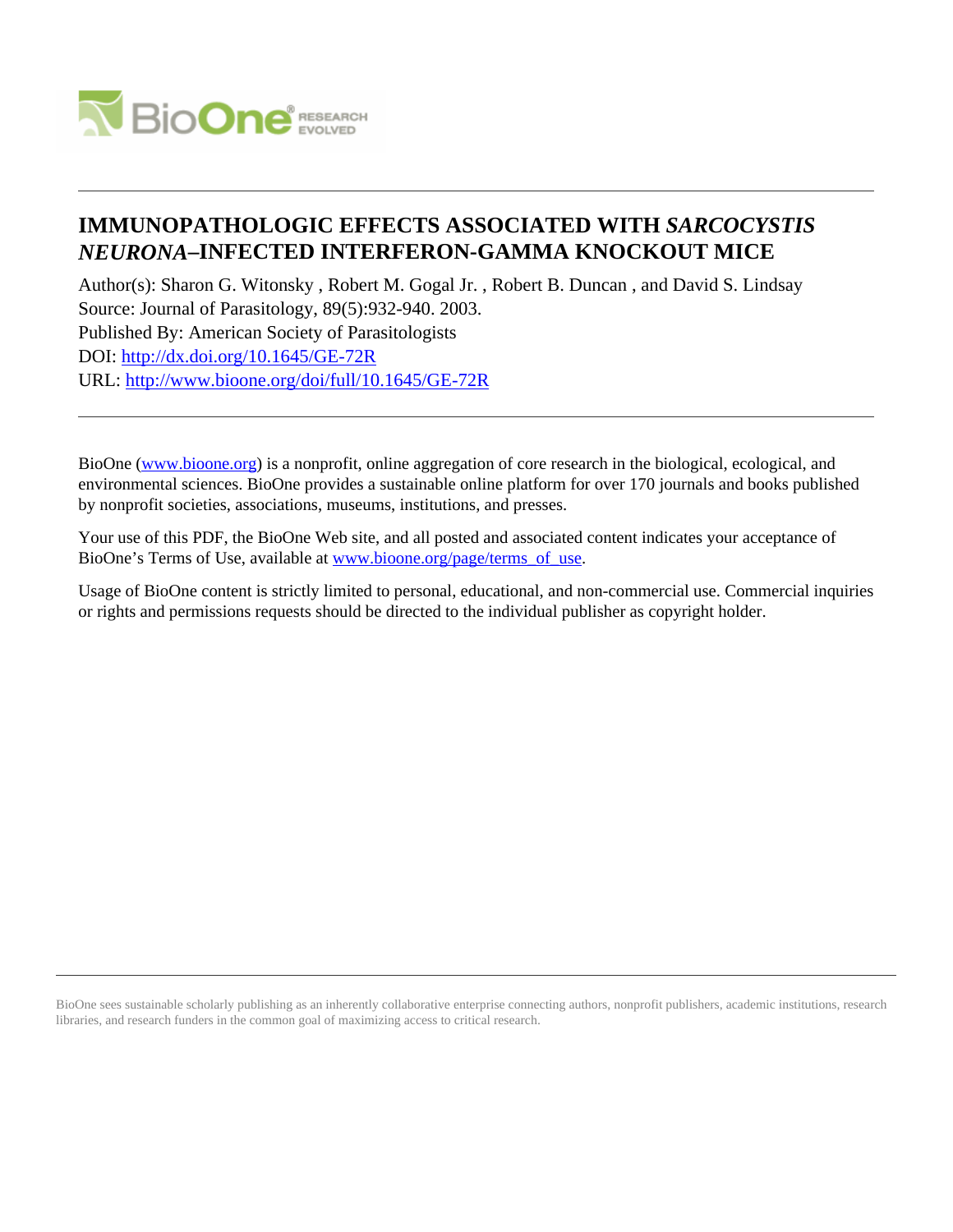American Society of Parasitology. Sharon G. Witonsky, Robert M. Gogal Jr., Robert B. Duncan, and David S. Lindsay (2003). "Immunopathologic effects associated with Sarcocystis neurona-infected interferon-gamma knockout mice," Journal of Parasitology, Vol. 89, No. 5, pp. 932-940. doi: http://dx.doi.org/10.1645/GE-72R

> *J. Parasitol.,* 89(5), 2003, pp. 932–940  $©$  American Society of Parasitologists 2003

## **IMMUNOPATHOLOGIC EFFECTS ASSOCIATED WITH SARCOCYSTIS NEURONA–INFECTED INTERFERON-GAMMA KNOCKOUT MICE**

## **Sharon G. Witonsky, Robert M. Gogal, Jr.**\***, Robert B. Duncan**†**, and David S. Lindsay**\*

Department of Large Animal Clinical Sciences, Virginia–Maryland Regional College of Veterinary Medicine, Virginia Polytechnic Institute and State University (Virginia Tech), Blacksburg, VA 24061-0442. e-mail: switonsk@vt.edu

ABSTRACT: Interferon-gamma knockout (IFN-gamma KO) mice were infected with *Sarcocystis neurona* merozoites to characterize the immunopathology associated with infection. By day 14 postinfection (PI), mice developed splenomegaly and lymphadenopathy, characterized by marked lymphoid hyperplasia with increased numbers of germinal centers. Additional histopathologic changes included increased extramedullary hematopoiesis, multifocal mixed inflammatory infiltrates in the liver, perivascular infiltrate of the liver and lung, and interstitial pneumonia. The total number of B-cell splenocytes ( $P < 0.05$ ) and the percentage of B-cells increased on day 14 PI in the spleen and on day 28 PI in the lymph nodes  $(P < 0.05)$ . By day 28 PI, the number of B-cell splenocytes decreased significantly. A non–subset-specific decrease in percentages of CD4 lymphocytes throughout all lymphoid organs was observed on day 14 PI. However, total CD4 and CD44/CD4 splenocytes increased significantly by day 28 PI. Early-activation CD8 lymphocytes were reduced in the blood and spleen, whereas memory CD8 lymphocyte percentages and total numbers were significantly increased. On the basis of the results, we propose that *S. neurona*–infected IFN-gamma KO mice are immunocompromised and unable to clear the infection. Thus, they develop B-cell exhaustion and a delayed, but sustained, increased number of memory CD4 and CD8 lymphocytes due to chronic antigen stimulation.

*Sarcocystis neurona* is the predominant causative agent of equine protozoal myeloencephalitis. Despite a national seroprevalence of 50%, with some areas of the country being 70– 80% positive, only 1% of all horses are clinically affected (MacKay 1997; Saville et al., 1997). This suggests that in most horses, normal immune function prevents clinical disease. In fact, many attempts to develop a repeatable equine model have been unsuccessful (Fenger et al., 1997; Cutler et al., 2001; Saville et al., 2001), most likely because of effective host immune response preventing clinical disease. Some researchers have attempted to develop mouse models that exhibit neurologic disease; however, only immunodeficient mice (Marsh et al., 1997; Lindsay and Dubey, 1999; Fritz and Dubey, 2002) appear to succumb to infection. Nude mice, which lack normal T- and Blymphocytes, have been used to determine the pathogen life cycle (Marsh et al., 1997). However, because they have a severely compromised dysfunctional immune system, the model cannot be used for assessing therapeutic response or normal host immune response to infection. Interferon-gamma (IFNgamma) gene knockout (KO) mice were established by Dubey and Lindsay (1998) as a model to study drug efficacy and the *S. neurona* life cycle. Depletion of IFN-gamma compromises both innate and adaptive responses. Although some components of the immune response are limited because of the lack of IFNgamma, particularly with respect to natural killer (NK) cell activity, macrophage activation, CD4 Th1 responses, and CD8 cytotoxicity, other responses may be normal or slightly reduced, i.e., humoral response, non–IFN-gamma–dependent nitric oxide response, etc. Rather than eliminating the host immune response, as with nude mice, the immunity of gamma-IFN KO mice may be delayed or reduced, which permits clinical disease to develop. Thus, the pathophysiologic and pathoimmunologic mechanisms of the disease can still be determined. By understanding the host immune response to, and pathophysiologic mechanisms of, *S. neurona* infection, supportive immunotherapies and immunoprotective vaccines can be developed. For these reasons, IFN-gamma KO mice were infected with *S. neurona* to evaluate the pathophysiologic and immunopathologic mechanisms associated with infection. Gross and histopathologic changes were correlated with immune responses as assessed by seroconversion and quantitative changes in immune cell subsets.

## **MATERIALS AND METHODS**

#### **Maintenance of Sarcocystis neurona cultures**

*Sarcocystis neurona* merozoites (SNOP-15) were grown and maintained in African green monkey (*Cercopithecus aethiops*) kidney cells (CV-1 cells, ATCC CCL-70, American Type Culture Collection, Manassas, Virginia) as previously described (Rosypal et al., 2002).

For mouse infections, merozoites were harvested from infected cell cultures by removing the medium and replacing it with Hanks balanced salt solution without calcium and magnesium. Host cells were then removed from the plastic growth surface with a cell scraper. This cell mixture was passed through a 27-gauge needle attached to a 10-ml syringe to disrupt the host cells. The suspension was passed through a sterile 3-µm filter to remove cellular debris. The number of merozoites in the filtrate was determined by using a hemacytometer (Lindsay and Dubey, 2001).

#### **Direct agglutination test for Sarcocystis neurona antibodies**

Detection of *S. neurona*–specific antibodies was accomplished as previously described by Lindsay and Dubey (2001). Positive controls consisted of previously collected serum from *S. neurona*–infected mice. Negative controls consisted of sera from *N. caninum*–positive mice, *T. gondii*–positive mice, and noninfected mice.

#### **Infection and examination of mice**

Breeding pairs of IFN-gamma KO mice were obtained from Charles River Laboratories, Inc., Wilmington, Massachusetts. Colonies were bred and maintained at the Virginia–Maryland Regional College of Veterinary Medicine Nonclient Lab Animal Facility, Blacksburg, Virginia. Mice were maintained in conventional housing and fed normal murine diet ad lib. Female mice at a minimum age of 4–6 wk were infected with  $1 \times 10^7$  *S. neurona* merozoites s.c. Noninfected, age-matched mice served as controls. Blood was collected through the orbital sinus before death, and the blood was divided into nonheparinized and heparinized tubes for serum and flow cytometry, respectively. Mice were killed on days 14 and 28 postinfection (PI) with an overdose of halothane. All

Received 10 December 2002; revised 9 April 2003; accepted 24 April 2003.

<sup>\*</sup> Center for Molecular Medicine and Infectious Disease, Department of Biomedical Sciences and Pathobiology, Virginia Polytechnic Institute and State University, 1410 Prices Fork Road, Blacksburg, Virginia 24061-0442.

<sup>†</sup> Department of Biomedical Sciences and Pathobiology, Virginia Polytechnic Institute and State University, Duck Pond Drive, Blacksburg, Virginia 24061-0442.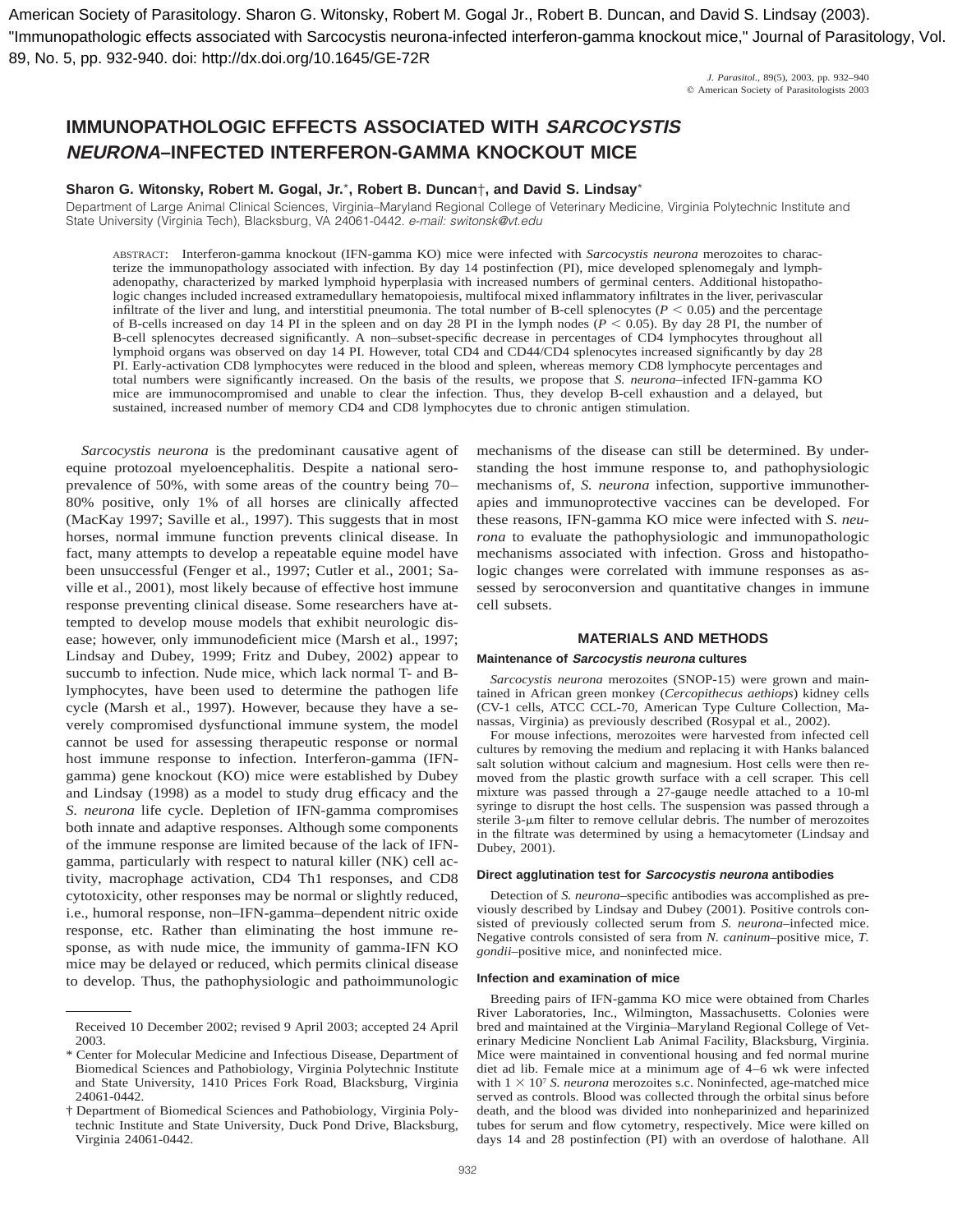protocols were compliant with Virginia Tech Animal Care and Use Committee recommendations. For the experiments described here, data from 15 uninfected controls and 8 infected mice at each time point were used.

Mice were weighed at the time of death. Necropsies were performed, and spleens were weighed. Portions of thymus, spleen, lymph nodes (LN) (mesenteric, axillary, inguinal), kidney, liver, lung, and brain were collected and submitted for histopathology. Sections were fixed in 10% buffered neutral formalin and embedded in paraffin. Portions of spleen and LN were individually collected and placed in incomplete media for cell dissociation, enumeration, and flow cytometric analysis.

#### **Blood processing and serology**

Heparinized blood from each mouse was run individually. Samples were diluted a minimum of 1:4 in incomplete media (Roswell Park Memorial Institute [RPMI] 1640, Thompson Scientific, Swedesboro, New Jersey). The blood was layered at a maximum of 3:1 on One-Step (Accurate Chemical, New York, New York). Samples were spun at 700 *g* for 25 min at room temperature (23 C). The buffy coat was collected, and samples were washed 3 times in incomplete media (250 *g*, 5 min). Samples were then resuspended and analyzed by flow cytometry. (Tripp et al., 1997).

Serum from each mouse was tested individually for antibodies to *S. neurona*, using the agglutination assay (Lindsay and Dubey, 2001). Serum from uninfected mice  $(n = 6)$  and infected mice  $(n = 6)$  were pooled in groups of 2 samples per group and submitted to the Research Animal Diagnostic and Investigative Laboratory (RADIL) (Columbia, Missouri) for serological testing for *Mycoplasma*, Sendai virus, and murine hepatitis virus.

#### **Preparation of spleen and lymph node samples**

Tissue samples were dissociated using a 3-ml plunger over a tissue sieve. Spleen samples were placed in a total volume of 10 ml of incomplete media. Cells were enumerated using the Casy-1 Model TTC Cell Counter and Analyzer System (Sharfe System GMbH, Berlin, Germany). The cells were centrifuged at 250 *g* for 5 min and resuspended in a minimum volume for flow cytometry (Gogal et al., 2000).

#### **Flow cytometry**

For each sample,  $5 \times 10^5$  cells were placed in a 96-well round-bottom plate. Cells were washed with phosphate-buffered saline (PBS) (250 *g*, 5 min). The cells were stained with either PE-B220/FITC-CD69 or FITC-CD62/PE-CD44/Tri-color CD8/Texas Red CD4 at a concentration of approximately 0.5  $\mu$ g of stain per 10<sup>6</sup> cells. All antibodies were from Pharmingen (San Diego, California), except Tri-color CD8 and Texas Red-CD4, which were from Caltag (Burlingame, California). Samples were stained for 20 min at 4 C and then washed with PBS (250 *g,* 5 min). Cells were resuspended in PBS and analyzed on the EPICS XL Flow Cytometer (Coulter, Hileah, Florida). A total of 10,000 lymphocytes were collected per sample (Tripp et al., 1997).

#### **Statistical analysis**

Analysis of variance was conducted using the GLM procedure of the SAS system (version 8.2, SAS Institute Inc., Cary, North Carolina) to test for treatment effects. Standardized residual plots were used to assess model adequacy. Mean separation was performed using Tukey's honestly significant difference test.

#### **RESULTS**

#### **Serology**

All infected animals underwent seroconversion by day 14 PI at a dilution of 1:50 of serum. Negative controls and uninfected mice had negative titers (data not shown). Serologic analysis for the presence of *Mycoplasma*, Sendai virus, and mouse hepatitis virus was negative for all groups.

#### **Gross examination and cellularity data**

By day 14 PI, infected mice developed splenomegaly, which was confirmed by significantly increased spleen–body weight ratios and significantly increased cellularity (Fig. 1). Splenomegaly persisted on day 28 PI. Although the weight and cellularity had decreased slightly by day 28 PI, numbers were still markedly ( $P < 0.05$ ) elevated compared with uninfected controls. Bilateral symmetrical lymphadenopathy of the inguinal and axillary LN (ILN and ALN) was also present on both day 14 and day 28 PI. Mesenteric LN were also enlarged.

#### **Histopathologic analysis**

Spleens from *S. neurona*–infected mice had marked increases in follicular lymphoid hyperplasia with prominent germinal centers (Fig. 2A, B). Extramedullary hematopoiesis (EMH) was markedly increased in spleens harvested from infected mice on day 14 PI. By day 28 PI, germinal centers and lymphoid follicles had diminished moderately in size (Fig. 2C), but they were still larger than those from spleens from uninfected controls. EMH was persistently increased, such that about 50–60% of the spleen cross-sectional area was EMH, compared with 20–30% of the cross-sectional area of spleens harvested on day 14 PI.

LN had markedly increased numbers of secondary follicles and large germinal centers by day 14 PI (Fig. 2D, E). High endothelial venules were conspicuous, and sinusoidal macrophages and eosinophils were also present. By day 28 PI, the follicular and germinal center activity was diminishing, but it was still markedly greater than the controls. Other changes included plasma cell transformation of the medullary cords, neutrophils in the paracortex, and the conspicuous presence of histiocytes associated with the loss of lymphocytes and plasma cells. In some mice, the thymus of *S. neurona*–infected mice had cortical lymphoid depletion by day 28 PI compared with the controls.

Livers from infected mice contained sinusoidal foci of mixed inflammatory cells, predominantly lymphocytes and neutrophils (Fig. 3A, B). Infiltrates increased in size and number from day 14 to day 28 PI (Fig. 3C). Perivascular infiltrates, composed of lymphocytes and neutrophils, were as numerous as mixed inflammatory foci. The perivascular inflammation remained static or progressed mildly from day 14 to day 28 PI. Foci of EMH were also present but not extensive on day 14 PI.

*Sarcocystis neurona*–infected mice developed progressive mild to moderate multifocal interstitial pneumonia, similar to that previously described by Fritz and Dubey (2002). By day 28 PI, the majority of the *S. neurona*–infected mice had moderate amounts of interstitial pneumonia with perivascular infiltrates, which progressed from mild to moderate between days 14 and 28 PI.

Histopathologic analyses of brains from mice 28 day PI documented the development of encephalitis or meningioencephalitis, or both, as described previously by Fritz and Dubey (2002). The architecture of the meninges was obscured with focally extensive mixed infiltrates composed of eosinophils, neutrophils, and fewer lymphocytes. Inflammation was accompanied by vascular endothelial cell hypertrophy. In some cases, merozoites were visible.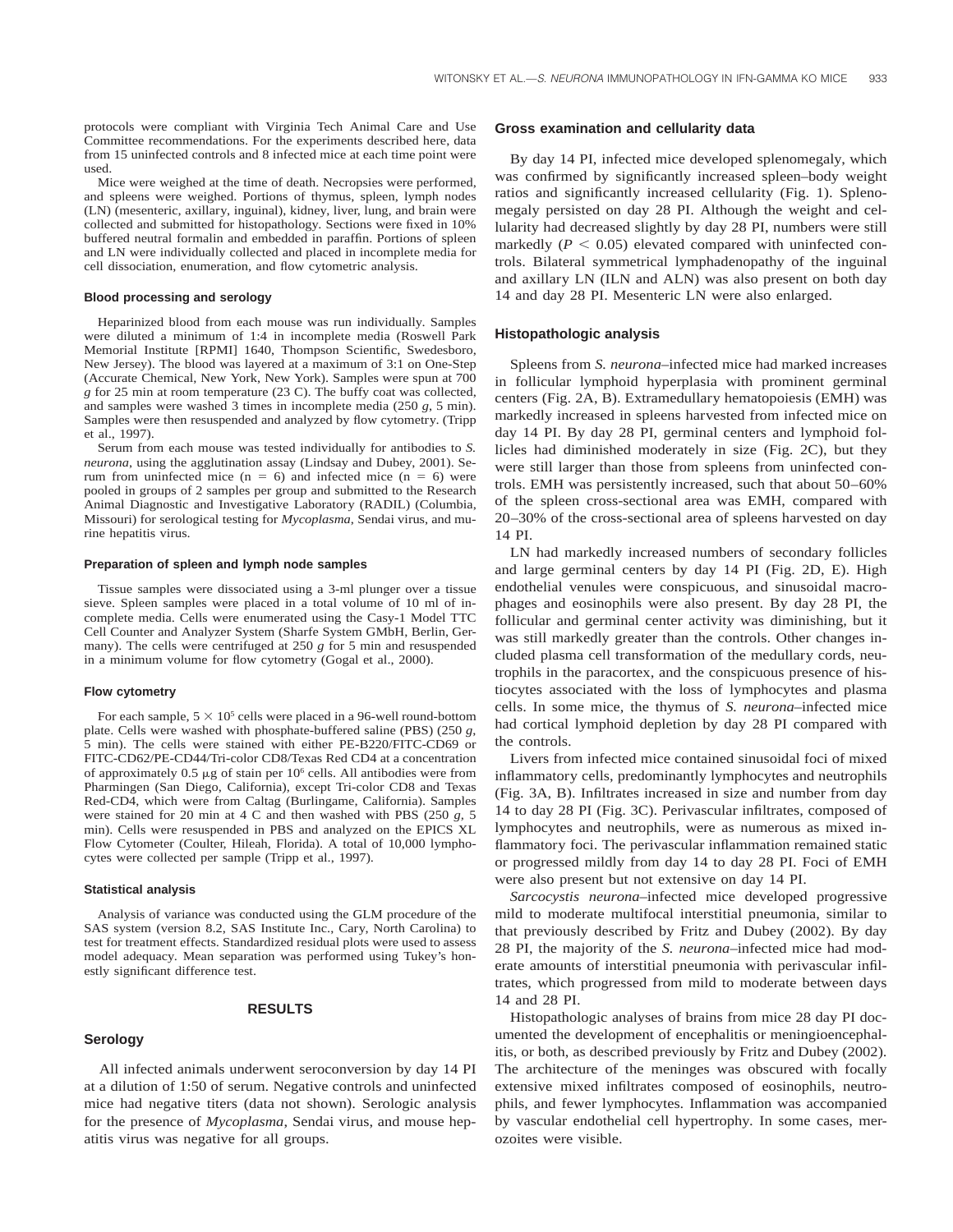

FIGURE 1. Changes in splenic weight and cellularity associated with infection in IFN-gamma KO mice (\* $P < 0.05$ ).



FIGURE 2. Histopathologic changes associated with *Sarcocystis neurona* infection in IFN-gamma KO mice. **A.** Spleen from uninfected control mouse. Bar = 420  $\mu$ m. **B.** Spleen from day 14 PI IFN gamma KO mouse on day 14 PI. Bar = 90  $\mu$ m. **C.** Spleen from day 28 PI IFN-gamma KO mouse. Bar = 50  $\mu$ m.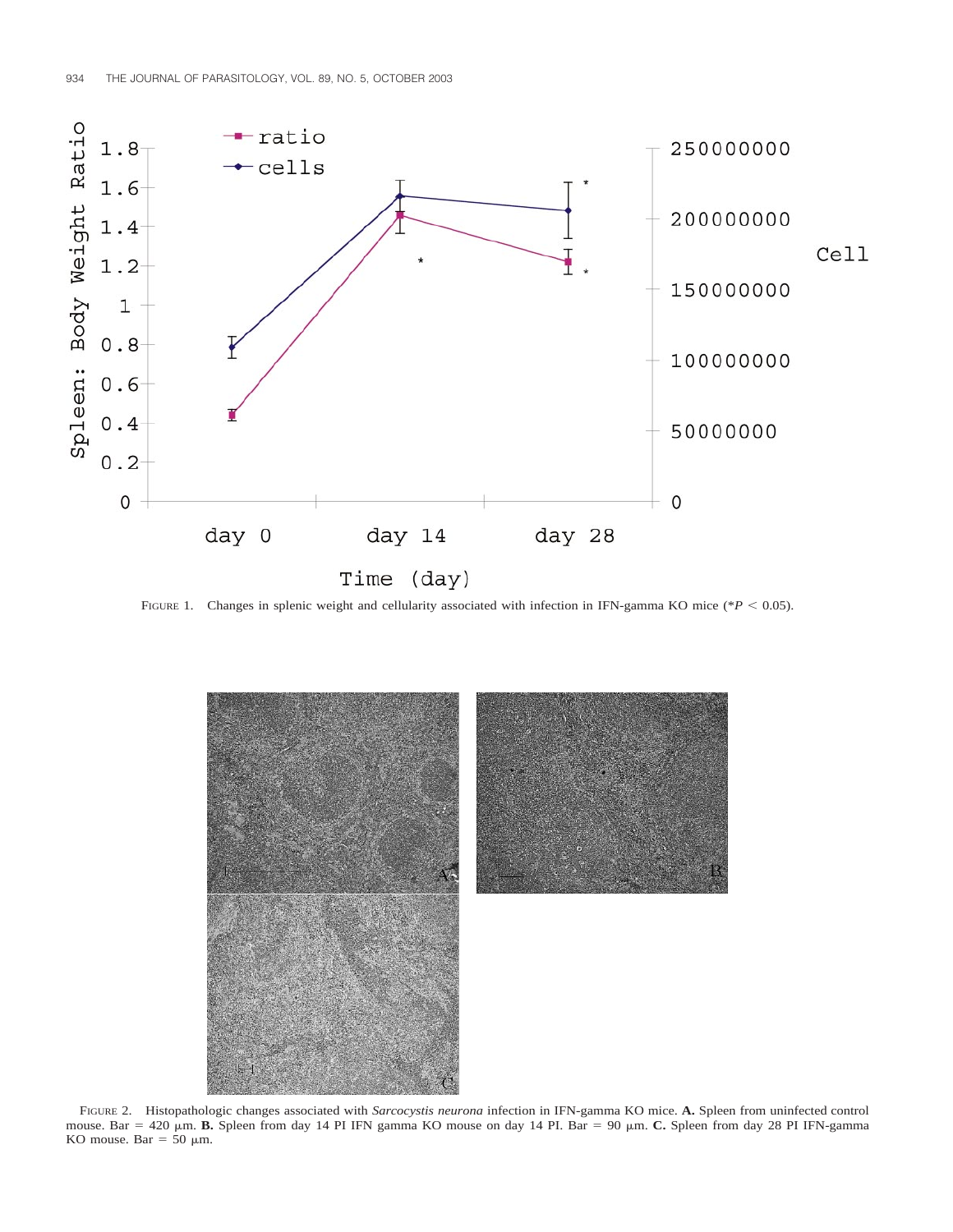

FIGURE 2. Continued. **D.** LN from uninfected IFN-gamma KO mouse. Bar =  $270 \mu m$ . **E.** LN from day 14 PI IFN-gamma KO mouse.  $Bar = 350 \mu m$ .



FIGURE 4. Average percent expression of B220 in lymphoid organs ( $*P < 0.05$ ). ALN, axillary lymph node; ILN, inguinal lymph node.

## **Flow cytometry**

Both the percentage of splenic B-cells and the total number of B-lymphocytes ( $P < 0.05$ ) in the spleen increased by day 14 PI. By day 28 PI, the percentage and total number of B splenocytes had declined significantly ( $P < 0.05$ ). However, the percent expression of B-cells was significantly increased by day 28 PI in the LN (Figs. 4, 5).

The percent expression of CD4 lymphocytes in the blood was decreased by day 14 PI and continued to decline through day 28 PI  $(P < 0.05)$  (Fig. 6A). A moderate nonspecific significant decrease in both early-activation CD62/CD4 ( $P < 0.05$ ) (Fig.



FIGURE 3. Histopathologic changes of the liver associated with *Sarcocystis neurona* infection in IFN-gamma KO mice. **A.** Liver from uninfected control mouse. Bar =  $100 \mu m$ . **B.** Infected liver on day 14 PI from IFN-gamma KO mouse. Bar =  $80 \mu m$ . **C.** Infected liver on day 28 PI from IFN-gamma KO mouse. Bar = 50  $\mu$ m.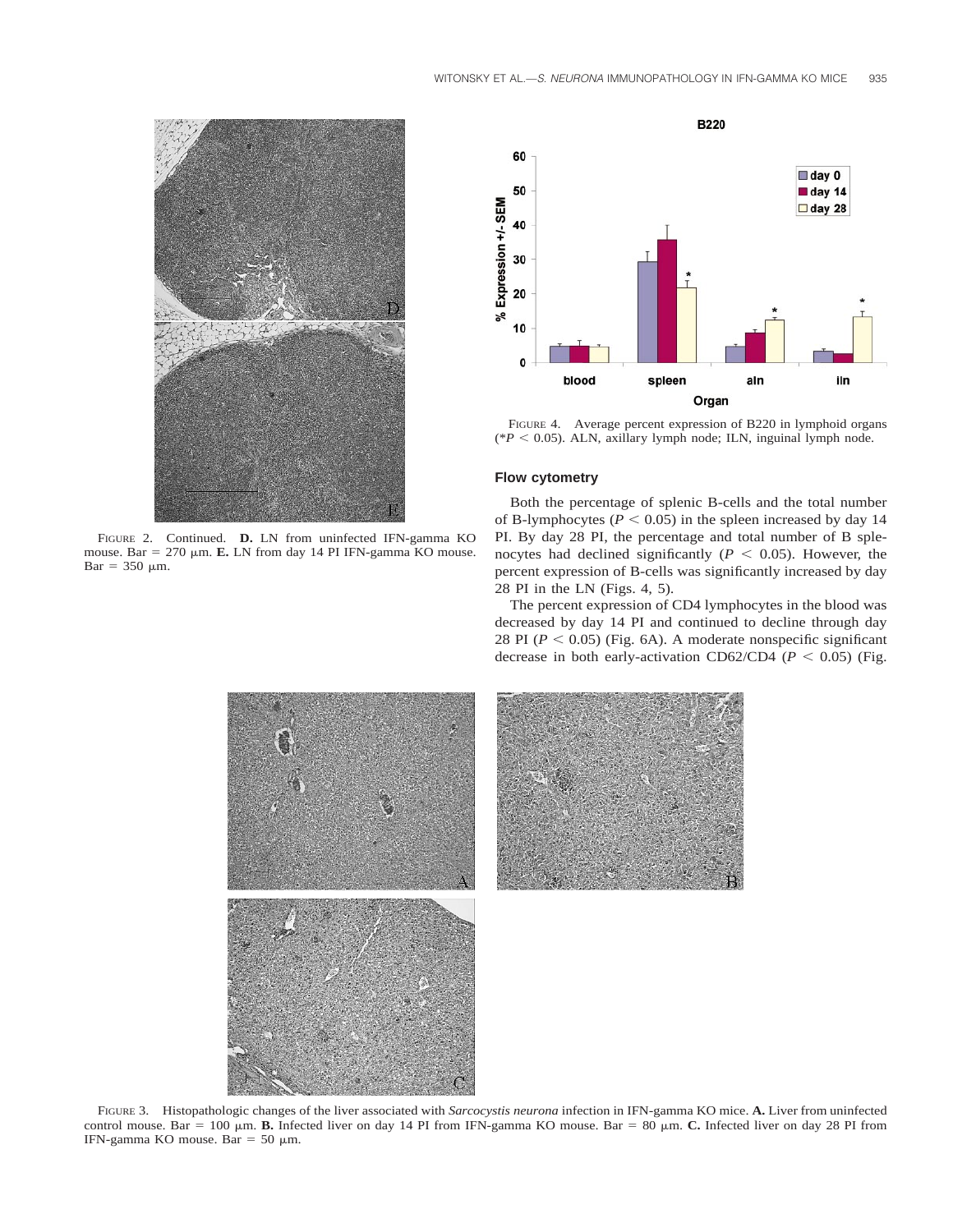

FIGURE 5. Total splenocyte counts from uninfected and *Sarcocystis neurona*–infected IFN-gamma KO mice (\* $P < 0.05$ ).

6B) and memory CD44/CD4 ( $P = 0.06$ ) (Fig. 6C) peripheral blood lymphocytes on day 14 and day 28 PI was observed. There was also a significant decrease in the percentage of CD4 cells that were  $CD62<sup>+</sup>$  at both time points (data not shown). In the spleen, the percentage of CD4 lymphocytes was marginally decreased on day 14 PI, but by day 28 the percentage became significantly increased. Total number of CD4 splenocytes was significantly increased on day 14 PI and remained persistently elevated on day 28 PI. There were no significant changes in the percentage of CD62/CD4 lymphocytes present, and there was only a mild nonsignificant increase in total CD62/CD4 splenocytes on day 28 PI. There was mild downregulation of CD62/ CD4, based on the percentage of CD4 cells that were  $CD62<sup>+</sup>$ (data not shown). There was a nonsignificant increase in the percentage of CD44/CD4 splenocytes on day 28 PI as well as a significant increase in the total number of CD44/CD4 splenocytes on days 14 and 28 PI. In the ALN, there was a mild significant decrease in CD4 lymphocytes by day 28 PI. There was little change in the early-activation CD62/CD4 subset, but there was a marked significant increase in the CD44/CD4 subset on day 14 PI, which then diminished by day 28 PI. In the ILN, there was no significant change in CD62/CD4 lymphocytes. In contrast to the ALN, in the ILN there was a nonsignificant decrease in the percentage of CD44/CD4 lymphocytes on day 14 PI, which returned to similar levels as that of control mice by day 28 PI.

The percentage of peripheral blood CD8 lymphocytes increased significantly by day 14 PI and then declined slightly by day 28 PI but was still significantly greater than the controls (Fig. 7A). The percentage of CD62/CD8 lymphocytes did not change (Fig. 7B), but there was a marked significant decrease in the percentage of CD8 cells that were  $CD62<sup>+</sup>$  (Fig. 7C). This was coupled with a significant increase in the percentage of CD44/CD8 lymphocytes on day 14 PI.

In the spleen, the total number of CD8 splenocytes had increased significantly by day 14 PI and continued to increase through day 28 PI. However, the percentage of overall CD8 splenocytes did not increase significantly until day 28 PI. There was mild downregulation of CD8 splenocytes that were CD62<sup>+</sup> on day 14 PI (Fig. 7C). More importantly, the total number of



**b: CD62/CD4** 





FIGURE 6. Average percent expression of CD4 in lymphoid organs ( $*P < 0.05$ ). **A.** Average percent expression of CD4 in lymphoid organs. **B.** Average percent expression of CD62/CD4 in lymphoid organs. **C.** Average percent expression of CD44/CD4 in lymphoid organs.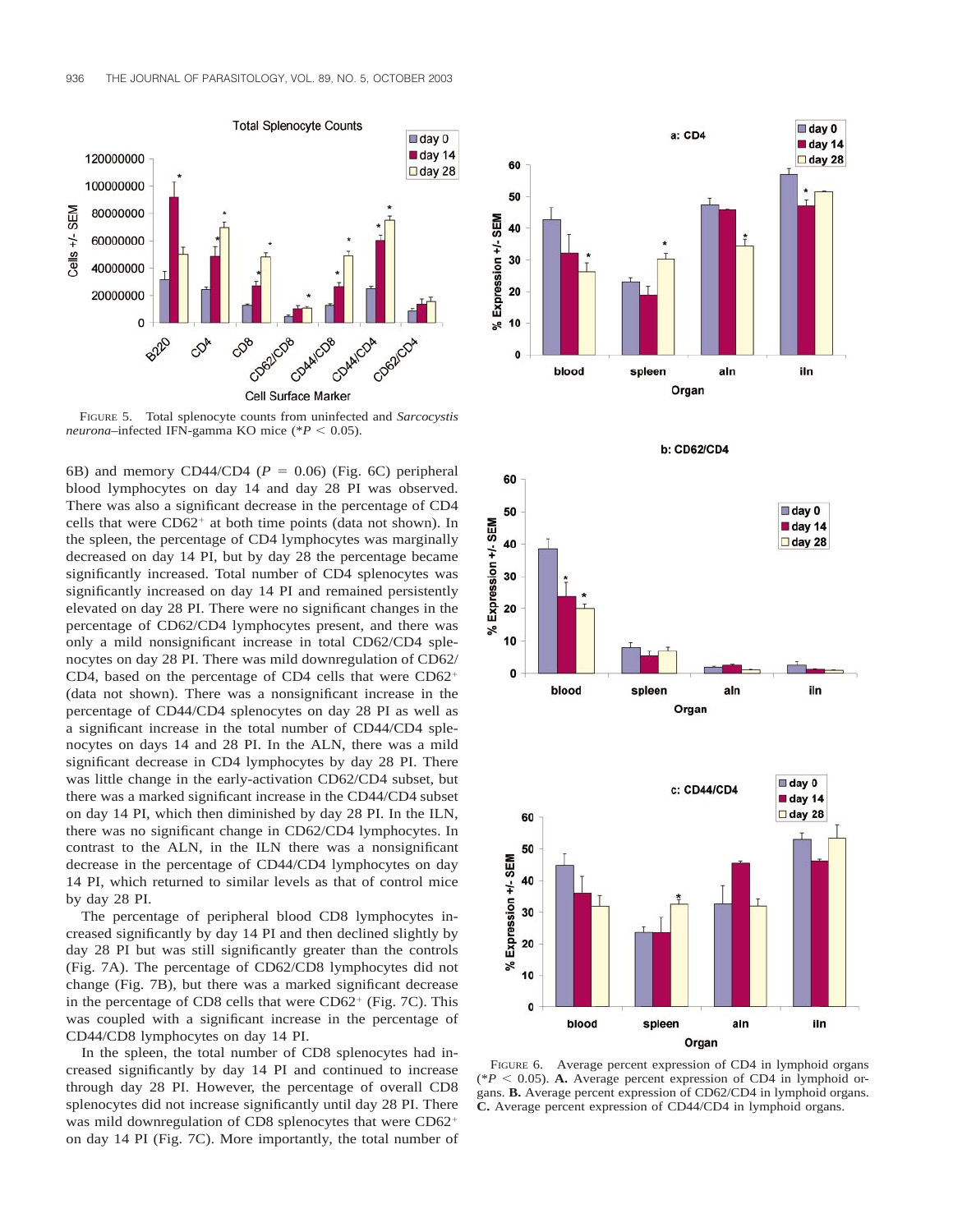

FIGURE 7. Average percent expression of CD8 in lymphoid organs ( $*P < 0.05$ ). **A.** Average percent expression of CD8. **B.** Average percent expression of CD62/CD8. C. Average percent expression of CD8 lymphocytes that are CD62<sup>+</sup>. D. Average percent expression of CD44/CD8.

CD44/CD8 splenocytes was significantly increased on both day 14 and day 28 PI; the percentage of memory splenocytes that were CD44/CD8 significantly increased by day 28 PI.

In the ALN, there was a mild significant decrease in CD8 lymphocytes on day 28 PI, associated with a significant decrease in both the percentage of CD44/CD8 lymphocytes and the percentage of CD8 lymphocytes that were  $CD44<sup>+</sup>$  (data not shown). In the ILN, there were mild insignificant changes in the percentage of CD8 lymphocytes present. The percentage of CD62/CD8 lymphocytes did not change significantly, and there was a mild decrease in CD44/CD8 lymphocytes on day 14 PI, which normalized on day 28 PI.

## **DISCUSSION**

As has been previously described (Dubey and Lindsay, 1998; Fritz and Dubey, 2002), IFN-gamma KO mice infected with *S. neurona* develop terminal encephalitis. Previous studies have focused on parasite life cycle, pathology, and response to treatment. In the present study, we have focused on the pathoimmunology associated with infection. *Sarcocystis neurona*–infected mice developed splenomegaly with increased EMH and bilateral symmetrical lymphadenopathy by day 14 PI. Hepatic changes included mixed inflammatory foci and perivascular lesions. The latter were also present in the lungs, accompanied by interstitial pneumonia.

Although the mice developed encephalitis, multiple organs were affected. As *S. neurona* exists intracellularly (Fritz and Dubey, 2002), it is possible that other types of cells and organs are infected. Both in mice and other species, i.e., cats, raccoons, *S. neurona* can cause lesions in many tissues, including muscle, heart, lung, liver, intestine, and retina (Hamir and Dubey, 2001; Dubey, 2001a, b; Fritz and Dubey, 2002). In addition, others have shown through immunohistochemistry that *S. neurona* has been identified in only some of these lesions (Dubey, 2001b). Therefore, the pathophysiology of these changes has not been ascertained. Several possible hypotheses have been proposed. Some damage may have been directly due to *S. neurona* infection. Alternatively, the subsequent host immune and inflammatory response may have caused lesions in an attempt to clear the infection. The last hypothesis is that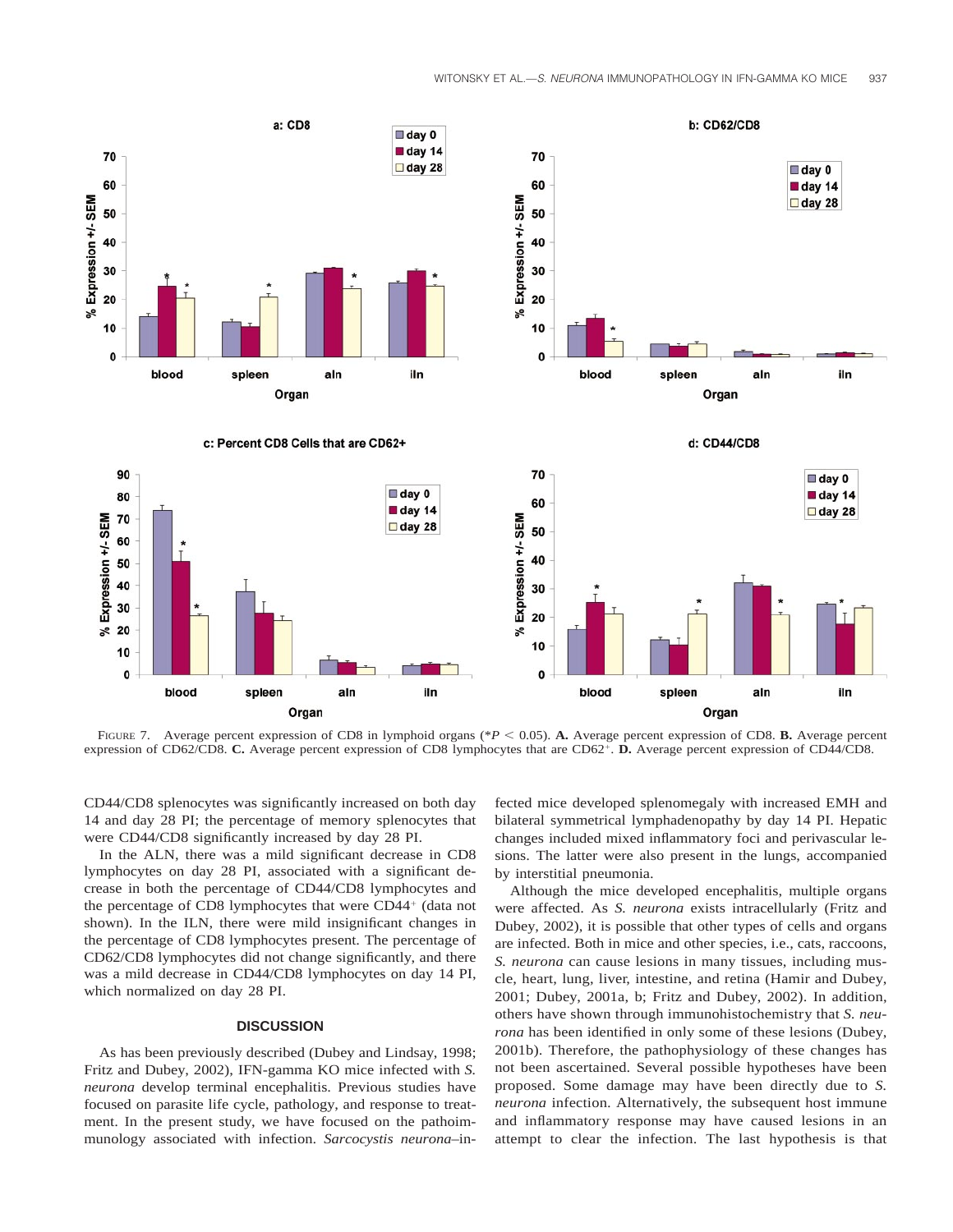secondary infections may have developed in the already infected immunocompromised host. The latter appears to be less likely based on the negative serology for common pathogens and the high prevalence of the changes.

Because *S. neurona* is an intracellular pathogen of leukocytes and other cells including monocytes and endothelial cells (Dubey, 2001b; Fritz and Dubey, 2002), it is more likely that the interstitial pneumonia and perivascular reactions were either a primary result of *S. neurona* infection or due to inflammatory response associated with infection. Inflammatory foci have been reported in other infectious disease models, i.e., gamma herpes virus, that are associated with immune-mediated clearance of infected cells (Belz et al., 1998; Marshall et al., 2001). We propose that this is one possible mechanism for the focal lesions. This cannot be confirmed without immunohistochemical analysis of the lesions. In addition, increased EMH is also commonly seen associated with infectious diseases (Prunescu, 1999); thus, its presence is likely secondary to the immune and inflammatory response rather than a direct consequence of *S. neurona* itself. Finally, as has been reported previously in horses and mice, infected animals also develop perivascular lesions in multiple organs including the brain, liver, and lungs (Rooney et al., 1970; Daft et al., 2002; Fritz and Dubey, 2002). The explanation for this observation is not clear, but we propose that because *S. neurona* can exist intracellularly in leukocytes and endothelial cells, it is plausible that *S. neurona*–infected cells stimulate localized inflammation that results in perivascular inflammation. It would seem plausible that *S. neurona*– infected cells may penetrate the endothelium or epithelium in already inflamed areas, leading to infection within that specific organ. The result may be focal liver lesions, myositis, pneumonia, penetration of the blood–brain barrier (BBB), and encephalitis. *Toxoplasma gondii* can penetrate epithelium and endothelium as well as monocytic and lymphocytic cells (Morisaki et al., 1995; Brunton et al., 2000; Barragan and Sibley, 2002). Infected monocytes can then penetrate the BBB (Huang and Jong, 2001). In addition, another proposed mechanism by which *T. gondii* penetrates the BBB involves transcellular migration of the endothelial cells, which may be mediated by SAG-1, or SAG-3, or both (Morisaki et al., 1995; Huang and Jong, 2001; Barragan and Sibley, 2002). It appears plausible that *S. neurona* may also be able to penetrate the BBB through either infected leukocytes or transcellular migration.

To this point, the immune response associated with *S. neurona* infection in gamma-IFN KO mice had not been defined. Changes in the spleens and LN demonstrated a marked and seemingly "appropriate" response to infection based on increased follicular activity on day 14 PI. However, on day 28 PI, follicles in the spleen and LN have a ''wasted, burnt out'' appearance. EMH predominates because of the loss of lymphocytes and increased cellularity in the regions outside the follicles and germinal centers. In immunocompetent C57BL/6 (B6) mice, clearance of the infection was correlated with resolution of follicular activity and EMH in the spleens and LN (Witonsky et al., 2003a).

Humoral response to *S. neurona* in IFN-gamma–infected mice consisted of an early and marked increase in B-cells in the spleen and ALN, with a marked significant increase in total splenic B-cell numbers. However, the response was not sustained as both the percentage of B-cells decreased below that of uninfected mice, and the total number of B-cells in the spleen decreased dramatically on day 28 PI. The marked decline in Bcell percentages to less than that of the uninfected mice, combined with the progressive histologic changes, i.e., in spleen, liver, lung, suggest the inability to respond to and control the infection.

Analysis of the cell-mediated response showed an acute non– subset–specific loss in the percentage of CD4 lymphocytes in the spleen and blood on day 14 PI. In the peripheral blood, the decreased percentage was at least partially offset because of the increased percentage of CD8 lymphocytes. In the spleen, there was an increase in B-cells that would also partially offset the percentage of CD4 lymphocytes. Loss of CD4 cells due to infection was also possible. On day 28 PI, the percentage of CD4 splenocytes increased significantly. This was partly due to the loss of B-cells. It was also likely due to antigen stimulation, based on the increased total number of CD4 splenocytes. Despite changes in immune cell subsets, the total number of CD4 splenocytes increased significantly and dramatically on day 14 PI and continued to increase through day 28 PI. It was the memory CD44/CD4 subset that was affected  $(P < 0.05)$ .

Analysis of the CD8 subset showed similar response to the CD4 subset in the spleen. By day 14 PI, there was a significant increase in CD8 expression in the blood, and the percentage of CD8 expression in the spleen did not increase significantly until day 28 PI. However, total CD8 splenocytes increased significantly by day 14 PI and continued to increase through day 28 PI. In the blood and the spleen, the changes in CD8 population appeared to be due to downregulation of the early-activation CD62/CD8 population combined with significant ( $P < 0.05$ ) upregulation of the CD44/CD8 subset. Total splenocytes reflected this change as well. There was a slight, nonsignificant increase in total number of CD62/CD8 lymphocytes on day 14 PI, which became significantly increased on day 28 PI, whereas the CD44/CD8 lymphocytes continued to increase significantly from day 14 PI through day 28 PI ( $P < 0.05$ ). Changes in percentage of CD8 expression in the ALN and ILN were mild, although there was a significant decrease ( $P < 0.05$ ) in CD44/ CD8 expression on days 14 and 28 PI, respectively. This may have been due to the inability to sustain this level of immune response. Overall, the sustained increase in CD4 and CD8 splenocytes of predominantly the memory subset, combined with histopathologic progression and the inability to sustain the humoral responses, suggests continued immunological stimulation due to the lack of resolution of the infection.

The persistence of infection was supported by flow cytometric changes. In immunocompetent B6 mice, the protective immune response associated with *S. neurona* infection, based on the time points examined, consisted of a marked and sustained increase in B-cell numbers through day 28 PI as well as a marked increase in CD8 populations (Witonsky et al., 2003a). The cell-mediated protective response appeared to be mediated by the CD8 population, based on the downregulation of CD62/ CD8 lymphocytes with the more significant upregulation of CD44/CD8 lymphocytes based on total numbers and percentages ( $P < 0.05$ ). The peak response in the C57BL/6 mice, based on the time points examined, occurred on day 14 PI, and by day 28 PI, there was a decrease in the total number of CD8 cells as well as CD44/CD8 lymphocytes, suggestive of resolu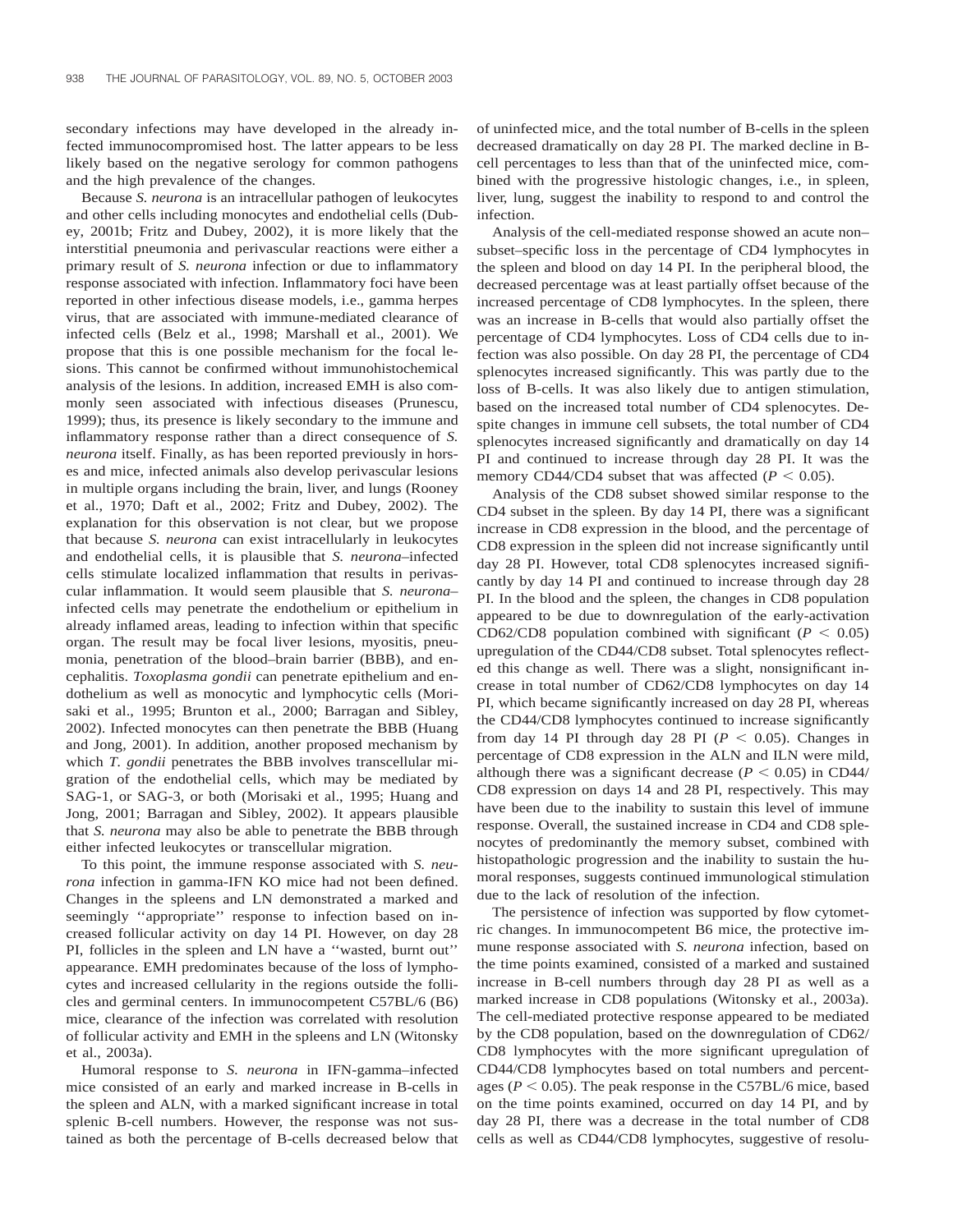tion of infection. Histopathologic analysis also supported resolution of infection.

In the IFN-gamma KO mice infected with *S. neurona*, the humoral response becomes exhausted because of the inability of the cell-mediated immune response to clear the infection. As has been shown with *T. gondii* and has been demonstrated in *S. neurona*–infected C57BL/6 mice, the CMI response was most critical for protection. In *T. gondii* infections, humoral immunity was supportive in the acute response, and it serves a more critical role in chronic infections. However, both CD4 and CD8 responses were critical for CMI. It was predominantly IFN-gamma, produced by CD4 and CD8 cells, which mediates the protective effect. Further, Gazzinelli et al. (1992) demonstrated that although both populations were critical, CD8-mediated immune response was more important.

Comparing the CMI response, both C57BL/6 and IFN-gamma KO mice exhibited a non–subset-specific loss of CD4 lymphocytes in multiple lymphoid organs. In the C57BL/6 mice, total number of CD4 splenocytes was increased by day 14 PI but returned to ''control'' levels by day 28 PI because the infection was resolving infection. In the IFN-gamma KO mice, the CD4, particularly the memory CD44/CD4 response, was sustained.

Comparison of CD8 populations between C57BL/6 and IFNgamma KO mice revealed an early acute increase in the percentage of CD8 cells in the blood and a delayed increase in the spleen on day 28 PI in IFN-gamma KO mice. The naive CD62/ CD8 subset was downregulated in multiple organs with upregulation of the memory CD44/CD8 response. Changes in subset analysis were similar. Again, these changes were seen in C57BL/6 mice but occurred more rapidly in the C57BL/6 mice than in the IFN-gamma KO mice. In addition, the memory response was resolving on day 28 PI in the C57BL/6 mice, whereas the CD8 response in IFN-gamma KO mice continued to be sustained because of chronic infection, as evidenced by histological changes, including the presence of *S. neurona* merozoites in the central nervous system.

To summarize, in IFN-gamma KO mice infected with *S. neurona*, neither CD4<sup>+</sup> nor CD8<sup>+</sup> lymphocytes were completely functional. Not only does the absence of IFN-gamma affect Tcell function, but, as stated previously, IFN-gamma also affects both innate (i.e., NK, macrophage) and acquired (i.e., lymphocyte) responses, which alter the normal host immune response. As a result, *S. neurona* was not cleared, and antigenic stimulation remained, causing continued CD4, CD8, and B-cell proliferation and recruitment. Eventually, B-cell exhaustion occurred, and by day 28 PI, because of the inability to clear infection, *S. neurona* had already penetrated the BBB, resulting in terminal encephalitis or meningoencephalitis.

## **ACKNOWLEDGMENTS**

We thank Dan Ward for the statistical analysis. This research was supported by a Cooperative State Research, Education, and Extension Service Animal Health and Disease grant to S.G.W, D.S.L, and R.M.G.

#### **LITERATURE CITED**

- BARRAGAN, A., AND L. SIBLEY. 2002. Transepithelial migration of *Toxoplasma gondii* is linked to parasite motility and virulence. Journal of Experimental Medicine **195:** 1625–1633.
- BELZ, G., J. ALTMAN, AND P. DOHERTY. 1998. Characteristics of virus

specific  $CD8+T$  cells in the liver during the control and resolution phases of influenza pneumonia. Proceedings of the National Academy of Sciences **95:** 13812–13817.

- BRUNTON, S., G. WALLACE, E. GRAHAM, AND M. STANFORD. 2000. The effects of cytokines on the replication of *T. gondii* within rat retinal vascular endothelial cells. Journal of Neuroimmunology **102:** 182– 188.
- CUTLER, T., R. MACKAY, P. GINN, K. GILLIS, S. TANHAUSER, E LERAY, J. DARNE, AND E. GREINER. 2001. Immunoconversion against *Sarcocystis neurona* in normal and dexamethasone treated horses challenged with *Sarcocystis neurona*. Veterinary Parasitology **95:** 197– 210.
- DAFT, B. , B. BARR, I. GARDNER, D. READ, W. BELL, K. PEYSER, A. ARDANS, H. KINDE, AND J. MORROW. 2002. Sensitivity and specificity of western blot testing of cerebrospinal fluid and serum for diagnosis of equine protozoal myeloencephalitis in horses with and without neurologic abnormalities. Journal of the American Veterinary Medical Association **221:** 1007–1013.
- DUBEY, J. P. 2001a. Parasitemia and early tissue localization of *Sarcocystis neurona* in gamma-interferon knock-out mice fed sporocysts. Journal of Parasitology **8:** 1476–1479.
- ———. 2001b. Migration and development of *Sarcocystis neurona* in tissues in interferon-gamma knockout mice fed sporocysts from a naturally infected opossum. Veterinary Parasitology **95:** 341–351.
- ———, AND D. S. LINDSAY. 1998. Isolation in immunodeficient mice of *Sarcocystis neurona* from opposum (*Didelphis virginiana*) faeces and its differentiation from *Sarcocystis falcatula*. International Journal for Parasitology **28:** 1823–1828.
- FENGER, C., D. GRANSTROM, A. GAJADHAR, N. WILLIAMS, S. MCCRILLIS, S. STAMPER, J. LONGEMEIER, AND J. P. DUBEY. 1997. Experimental induction of equine protozoal myeloencephalitis in horses using *Sarcocystis sp.* sporocysts from the opossum (*Didelphis virginiana*). Veterinary Parasitology **68:** 199–213.
- FRITZ, D., AND J. P. DUBEY. 2002. Pathology of *Sarcocystis neurona* in gamma-interferon knock-out mice. Veterinary Pathology **39:** 137– 140.
- GAZZINELLI, R., Y. XU, S. HIENY, A. CHEEVER, AND A. SHER. 1992. Simulataneous depletion of  $CD4+$  and  $CD8+$  T lymphocytes is required to reactivate chronic infection with *Toxoplasma gondii*. Journal of Immunology **149:** 175–180.
- GOGAL, R., M. PRATER, M. JOHNSON, AND S. HOLLADAY. 2000. Bilateral sections of spleen and thymus in rodents exhibit homogeneity in leukocyte marker expression. Toxicology **157:** 217–223.
- HAMIR, A. N., AND J. P. DUBEY. 2001. Myocarditis and encephalitis associated with *Sarcocystis neurona* infection in raccoons (*Procyon lotor*). Veterinary Parasitology **95:** 335–340.
- HUANG, S., AND A. JONG. 2001. Cellular mechanisms of microbial proteins contributing to invasion of the blood brain barrier. Cellular Microbiology **3:** 277–287.
- LINDSAY, D. S., AND J. P. DUBEY. 1999. Determination of the activity of pyrimethamine, trimethoprim, sulfonamides, and combinations of pyrimethamine and sulfonamides against *Sarcocystis neurona* in cell cultures. Veterinary Parasitology **82:** 205–210.
- ———, AND ———. 2001. Direct agglutination test for the detection of antibodies to *Sarcocystis neurona* in experimentally infected animals. Veterinary Parasitology **95:** 179–186.
- MACKAY, R. 1997. Equine protozoal myeloencephalitis. Veterinary Clinics of North America: Equine Practice **13:** 79–96.
- MARSH, A., B. BARR, J. LAKRITZ, R. NORHAUSEN, J. MADIGNA, AND P. CONRAD. 1997. Experimental infection of nude mice as a model for *Sarcocystis neurona*-associated encephalitis. Parasitology Research **83:** 706–711.
- MARSHALL, D., S. TURNER, G. BELZ, S. WINGO, S. ANDREANSKY, M. SANGSTER, J. RIBERDY, T. LIU, AND P. DOHERTY. 2001. Measuring diaspora for virus specific  $CD8+T$  cells. Proceedings of the National Academy of Sciences **98:** 6313–6318.
- MORISAKI, J., J. HEUSER, AND L. SIBLEY. 1995. Invasion of *Toxoplasma gondii* occurs by active penetration of the host cell. Journal of Cell Science **108:** 2457–2464.
- PRUNESCU, P. 1999. Hepatic hematopoiesis in adult mouse during experimental rodent malaria. Roum Archives of Microbiological Immunology **58:** 79–94.